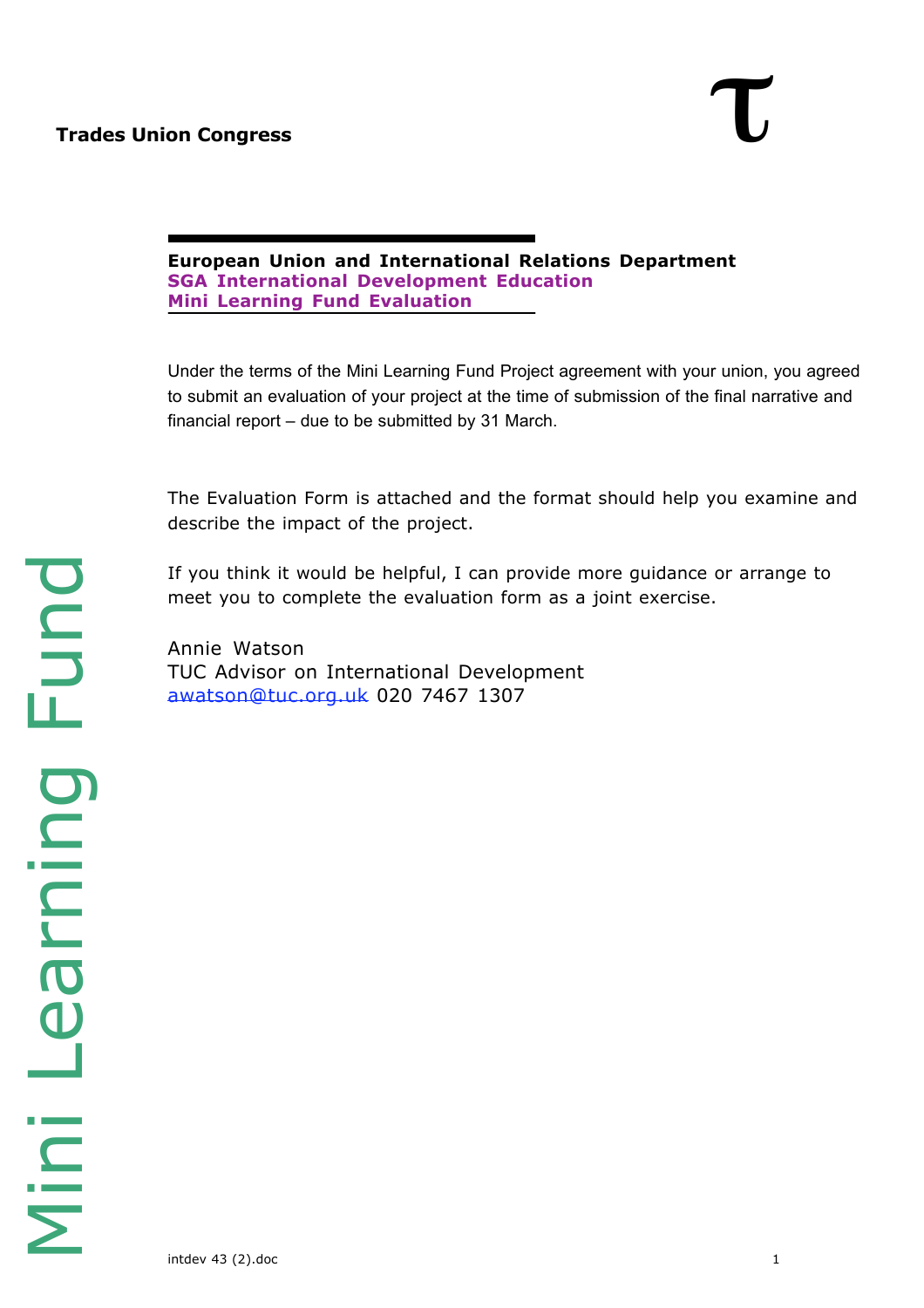## International Development Education Mini Learning Fund

- 1. Project title: The impact of 'Brain Drain' on Higher education in developing countries
- 2. Author of the evaluation report: Paul Bennett / Brian Everett
- 3.3. Aim of project: Through the use of background materials, visiting developing country trade unionists and a one-day conference, the project aims to raise awareness amongst members about the impact of 'brain drain' on higher education in developing countries. More generally, the project seeks to raise the profile of international development and globalisation as core issues for the AUT and NATFHE members.
- 4. List the objectives in your project proposal and think about to what extent the objectives have been met. You might find it useful to allocate marks out of 5.

| Project objectives                                                                                                                                 | To what extent these have been met |
|----------------------------------------------------------------------------------------------------------------------------------------------------|------------------------------------|
| consciousness primarily<br>raise<br>among members of NATFHE and<br>AUT of the impact of 'brain drain' on<br>developing countries;                  | 3                                  |
| encourage members to exert<br>pressure on governments, funding<br>bodies<br>and international<br>associations to find solutions to the<br>problem; | 3                                  |
| encourage the creation of a network<br>to act as a forum to discuss                                                                                | 3                                  |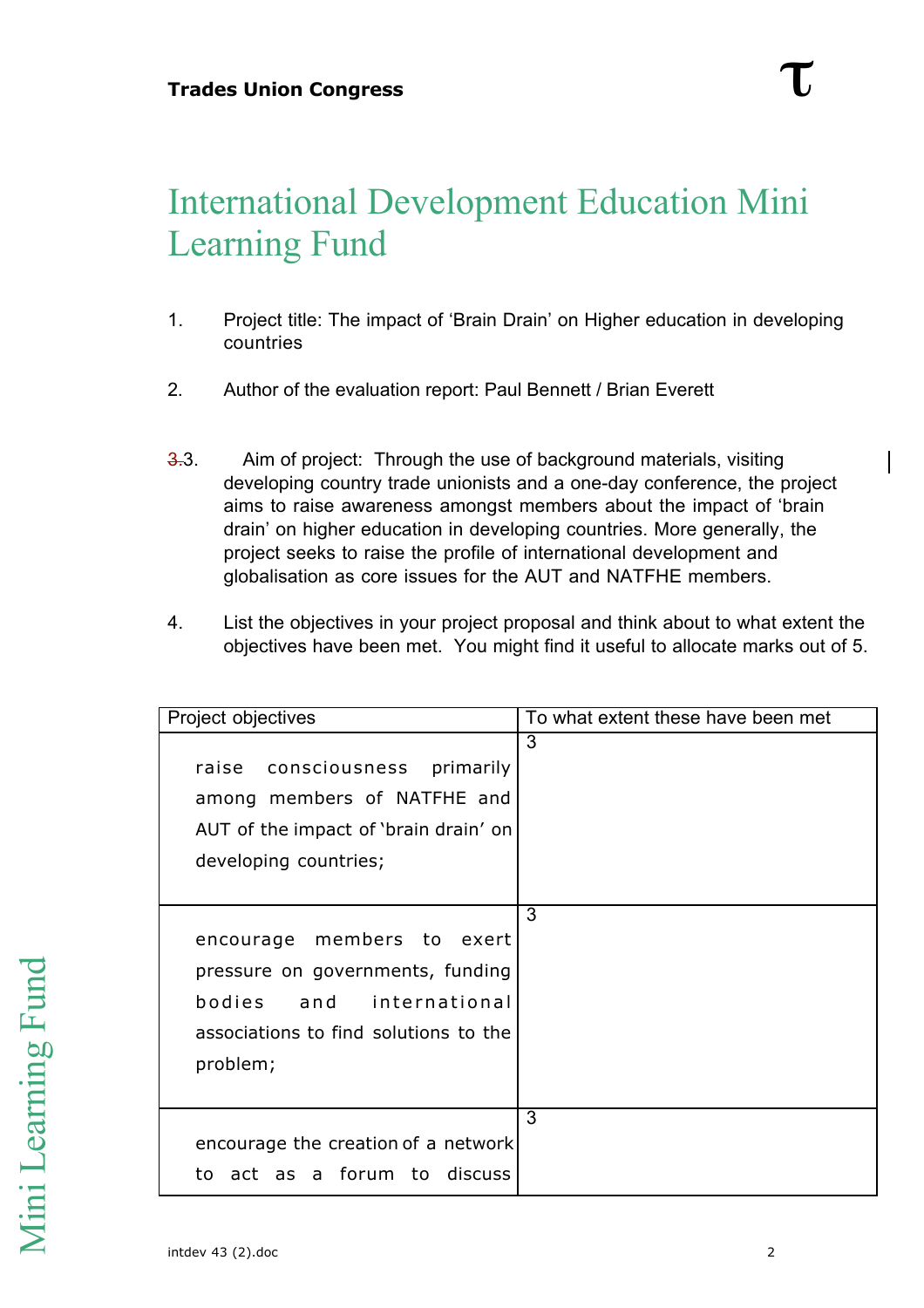| strategies to deal with 'brain drain';                                                                                                                                                                                                                                                                          |                                        |
|-----------------------------------------------------------------------------------------------------------------------------------------------------------------------------------------------------------------------------------------------------------------------------------------------------------------|----------------------------------------|
| encourage members to improve<br>their own institutional practices in<br>such matters as recruitment of<br>international postgraduate students<br>and the design of curricula,<br>including elements that would help<br>overseas students play a more<br>useful part when they return to their<br>own countries. | Difficult to monitor, and longer term? |
|                                                                                                                                                                                                                                                                                                                 |                                        |

*NB: Please note that the answers to all these questions are augmented by the project report attached as Annex A, which should be read in conjunction with this report.*

- 5. How many students participated? How does this compare with the number estimated in your proposal? The two unions' annual conferences and NECs, some other meetings, plus the concluding conference – in round terms, the original numerical target of 1000 was met, in addition to exposure on the unions' websites and in their printed media, and in the UK national and international media (see Annex A). The Project generated considerable interest among other unions / NGOs, including the relevant GUF, Education International. (see annex B)
- 6. List any difficulties you experienced in implementing the project and describe how you attempted to overcome them. One difficulty was in finding data on the various impacts of Brain Drain in the literature: this has been overcome in part by networking with African academics in the UK. Another has been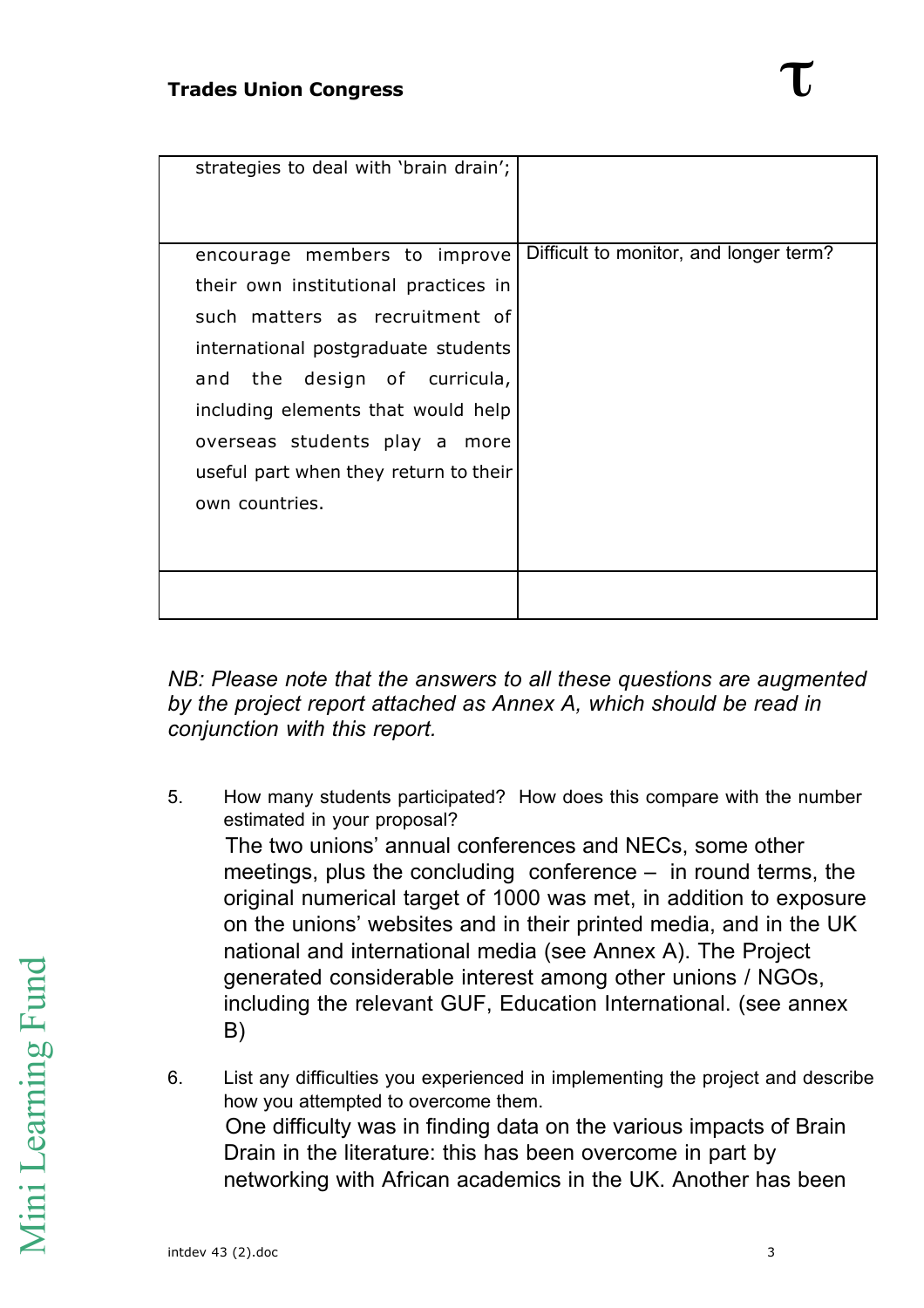engaging large numbers of members at a time when the unions are heavily committed on mainstream industrial relations issues and also involved in merging to form a single union.

- 7. Describe briefly any changes made to the project since project proposal was approved. Please describe the process that occurred in making any changes. The Project was more closely focused on Africa than originally envisaged, as the region most severely affected and also in order to limit the scope of the Project for logistical reasons. The issue of academics' right of free movement came up in debate, and the Project workers clarified that the Project was in no way aimed at undermining this right.
- 8. Describe how the project has been publicised within the union, e.g. in journals, newsletters, at conferences etc. It has been publicised through the unions' newspapers and journals, through the distribution of two items of dedicated literature, on the websites (including access to the commissioned report), to the two NECs and other relevant bodies, and in the concluding conference.
- 9. Describe any changes that have occurred within the union as a result of the project. (You might find it useful to think about executive decisions, conference decisions, participation in campaigns, as well as any responses from individual regions or branches.) It has put the issue on the unions' agendas and provided an example of how two unions in process of merger can work closely and effectively together on a substantive project. It has laid the foundations for policy work in this area within the new merged union UCU, and for work at the global union federation level in Education International.
- 10. If there were any unexpected outcomes as a result of project, please describe these here.

 Features which emerged included the complexity of the issues themselves and the range of potential solutions, often dependent on a range of diffused actions which the academic unions are well placed to promote. Also the interconnectedness with other issues, like globalisation and commodification of higher education, and the parallels with other sectors like Health (with the possibility for some further inter-sectoral work).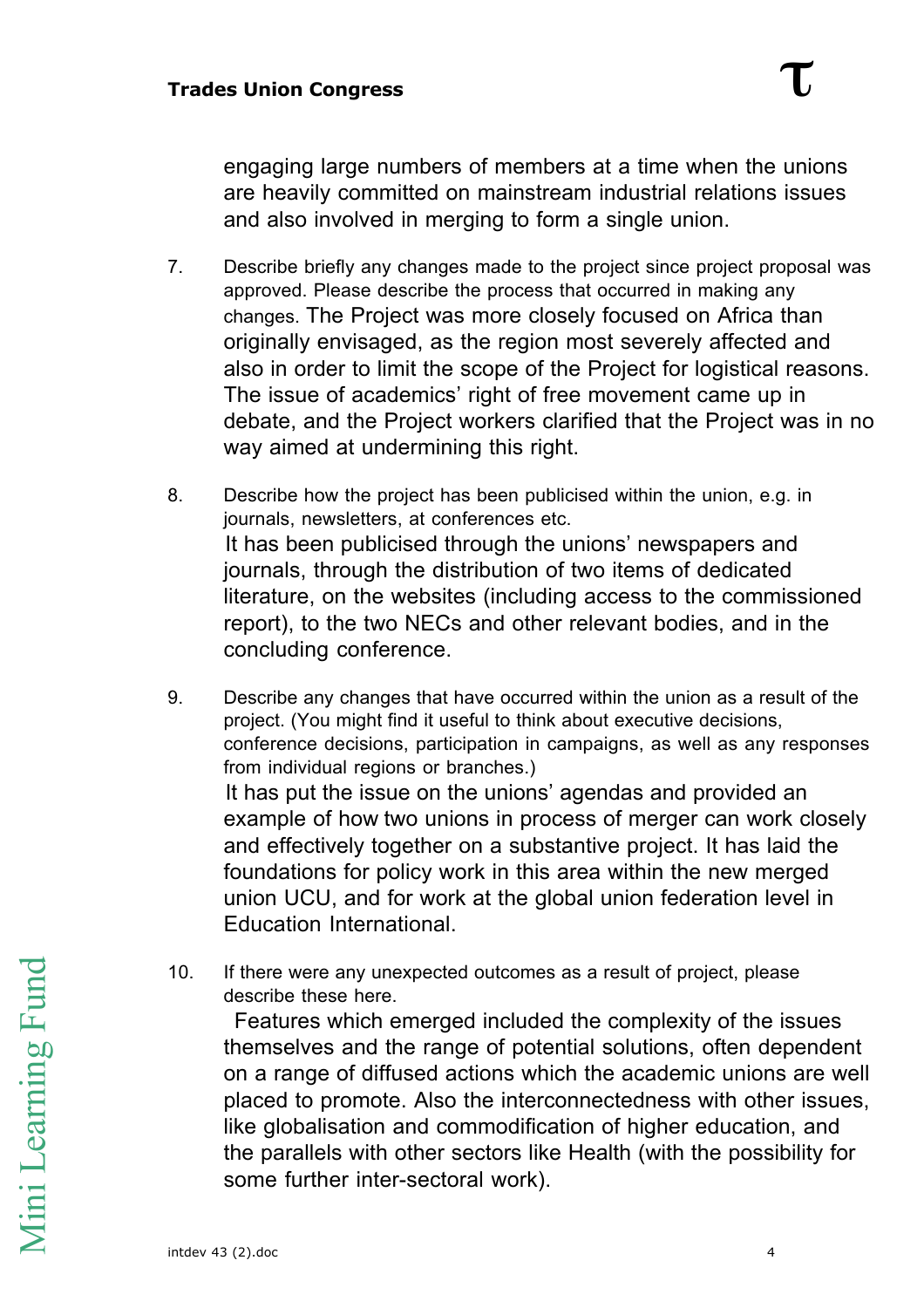11. How do you rate the management and administration of the project within the union?

 Given the constraints and competing pressures under which we have worked across the two unions, the management and administration has worked effectively. The mix of full-time official and elected member input on the Steering Group has proved a strength. TUC support and input, with a fairly 'light touch', has been crucial

- 12. What role has the TUC SGA Project Officer (Gemma Freedman) played in relation to the project? A crucial role in keeping us on task, providing practical advice, and, in particular, providing a range of useful contacts.
- 13. Are there any lessons for the future you would like to pass on:
	- a) to your union

 The new union will need to pick up the policy issues arising from the Project, ensuring that members with an interest and relevant expertise are appropriately involved. There are process issues which could be learnt which include a recognition of some of the political issues in a project like this and being better prepared to deal with them in the structure and objectives of the project. The equality issues could have been more overtly integrated into the project from the outset. On the other hand the Project Steering Group proved fairly robust in dealing with the internal political issues which arose during the course of the Project, particularly bearing in mind that it was taking place at the same time as merger talks between the two sponsoring unions.

b) to the TUC and DFID

The value of close expert liaison with Projects like this to keep them on track; possibly more input to ensure that they met broader TUC targets?

14. Are there any follow-up activities you would like to organise if resources were available?

 Networking to ensure that our successor union UCU, takes up the issues in appropriate ways; also looking at ways of using the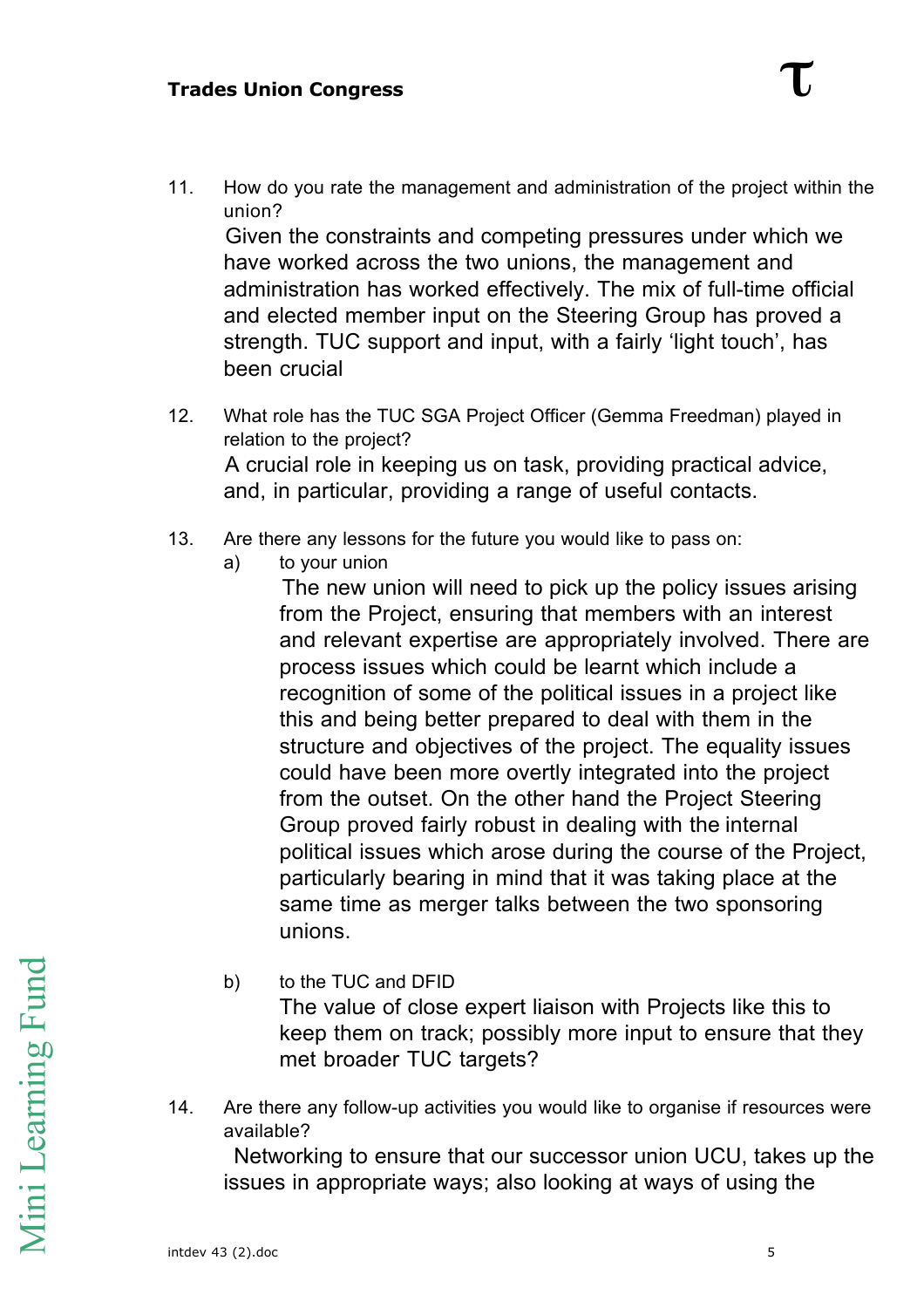outcomes alongside work going on within Education International, to make sure that the complex issues of Brain Drain are addressed and the future policies of governments, intergovernmental agencies, NGOs and higher education systems towards academic migration are developed along more equitable lines. The possibility of moving beyond the immediate project to work on capacity building with academic unions in Africa, might be the subject of a further bid.

### ANNEX A:

AUT / NATFHE BRAIN DRAIN PROJECT: 'BRAIN DRAIN IN A GLOBALISED WORLD' SUPPLEMENTARY REPORT This report, summarising outcomes of the concluding conference on 23 March 2006, supplements the official evaluation report and should be read alongside it. A. The following comments about the project and its outcomes were made to the conference, on behalf of the Project Steering Group: The AUT – NATFHE Brain Drain Project started with an expression of concern and a request for help from African unions at the Education International higher education conference in Dakar in November 2003. Since then, we have sought to work with EI , including at its World Congress in Porto Alegre in 2004 and at the global higher education conference in Melbourne in December last year. This work can only be taken further if it builds links to what academics and teachers' unions in Africa tell us they want, and in any further work we shall take the ideas from the Project to colleagues in Africa, and to EI in order that our work is part of a concerted global approach to tackling Brain Drain. A number of ways in which to carry forward the work started in the AUT / NATFHE Brain Drain project have been identified. These will form part of our report which will go to our two executives, to the TUC and to Education International as well as being reported to the Department for International Development. The proposals will also be carried forward as advice to the relevant bodies in the University College Union (UCU), which will be formed by the merger of AUT and NATFHE on 1 June 2006. Proposals which have been put forward during the course of the Project include: 1) work within Education International to develop a global teachers' union response to the Brain Drain question, which encompasses the development of the positive aspects and the minimising of the negative impacts, with the aim of an equitable policy for both developing and industrialised countries.

2) work with unions in developing countries to identify their concerns and in order to build awareness among our own membership of both the issues associated with Brain Drain and the ways to tackle them.

3) promote the development of networks and twinning arrangements between institutions, departments or courses, and individual academics, in developing and industrialised countries, to encourage mutual support and exchange (possibly including collaborative work on projects, journals, conferences / seminars, twinning arrangements and particular emphasis on building IT / internet capacity). 4) build links with African trade unions representing higher education workers and identify areas of partnership and support including capacity building, for example to develop national union voices in countries where the unions currently represent staff at individual universities, to strengthen collective bargaining and to enable unions to participate more effectively in institutional governance, as well as developing the scope for union / university collaboration on research of mutual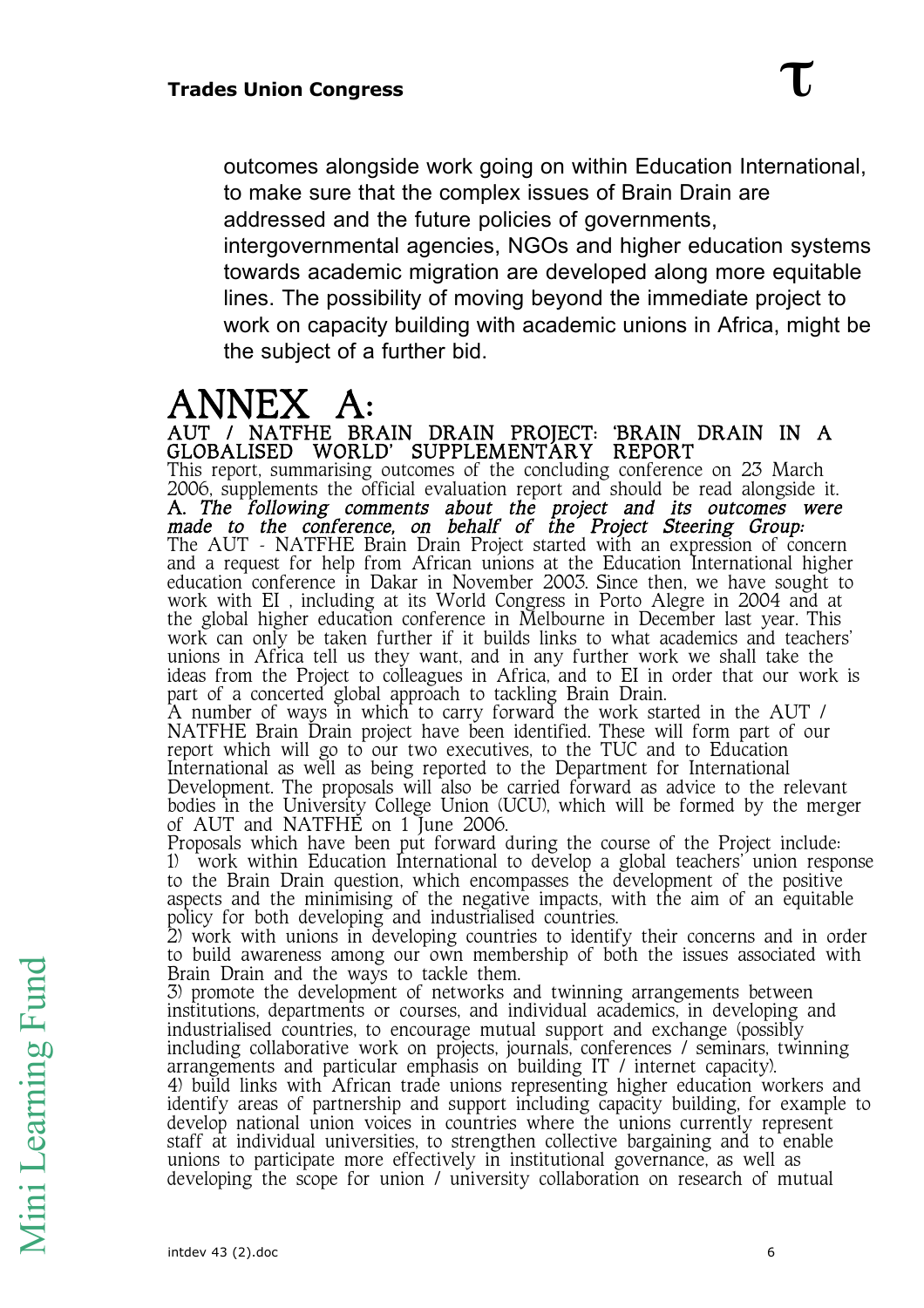interest. Also, it is desirable to encourage unions in Africa to take advantage of the DFID guidelines to projects on working with the relevant trade unions.

5) build campaigning links with other public sector workers, particularly in the health sector, who are facing the challenges of Brian Drain.

6) engage the African diaspora and their particular experience in this work in appropriate ways.

7) identify and publicise the links between Brain Drain and the wider globalisation / commodification agenda, and build alternative, more equitable economic models. 8) Use the ideas and information which have been generated to inform ongoing debates on specific issues and initiatives, like the recent government proposals to operate a points-based immigration system which will favour applicants the more highly qualified they are - an example of how there is a need for more joined-up thinking on the brain drain issue.

9) Use the above ideas to develop policy proposals for adoption within UCU as a basis for carrying forward work on the Brain Drain.

It is hoped that NATFHE and AUT, and the new University and College Union, will consider carrying forward a policy of practical partnership with our sister unions in the non-industrialised world which are affected by Brain Drain. Clearly we would wish to do that in collaboration with Education International as the leading global trade union body for our sector. We hope that there will be further opportunities to work with the TUC and with support from the Department for International Development too, on these important issues.

#### B) The following points arose from discussion of (A) above:

1) It is important to address the issue of the protection and portability of pensions, social security and other rights.

2) We need to be pro-active to make 'brain gain' a reality.

3) There should be a holistic approach to Brain Drain and the migration of teachers in all sectors (the work that NUT and NASUWT had done in this regard was noted)

4) Research on African issues (eg Brain Drain, AIDS) should be done as far as is possible on the African continent and led by African academics.

5) The work of the project should be integrated with the EI project work being done in several francophone African countries, and with work also under way in Zimbabwe.

#### C) Speakers' comments during the conference

1) DfID expressed their interest in working with trade unions and recognised the crucial role that they can now play in development work, and further said there were no easy solutions to the problems created by brain drain, but that these would be found by us working in partnership with African universities and as appropriate, with the African diaspora.

2) Speakers at the conference demonstrated that there is potentially both the financial support available, and an intent to re-build academic capacity in Africa.

3) New areas of research are nonetheless needed to continue to bolster the information background to the work we are doing. In particular we need to look at:

- i The relative scale of migration across the globe
- ii The permanency of residence after migrating
- iii The behaviour of migrants in terms of their movements and remittances etc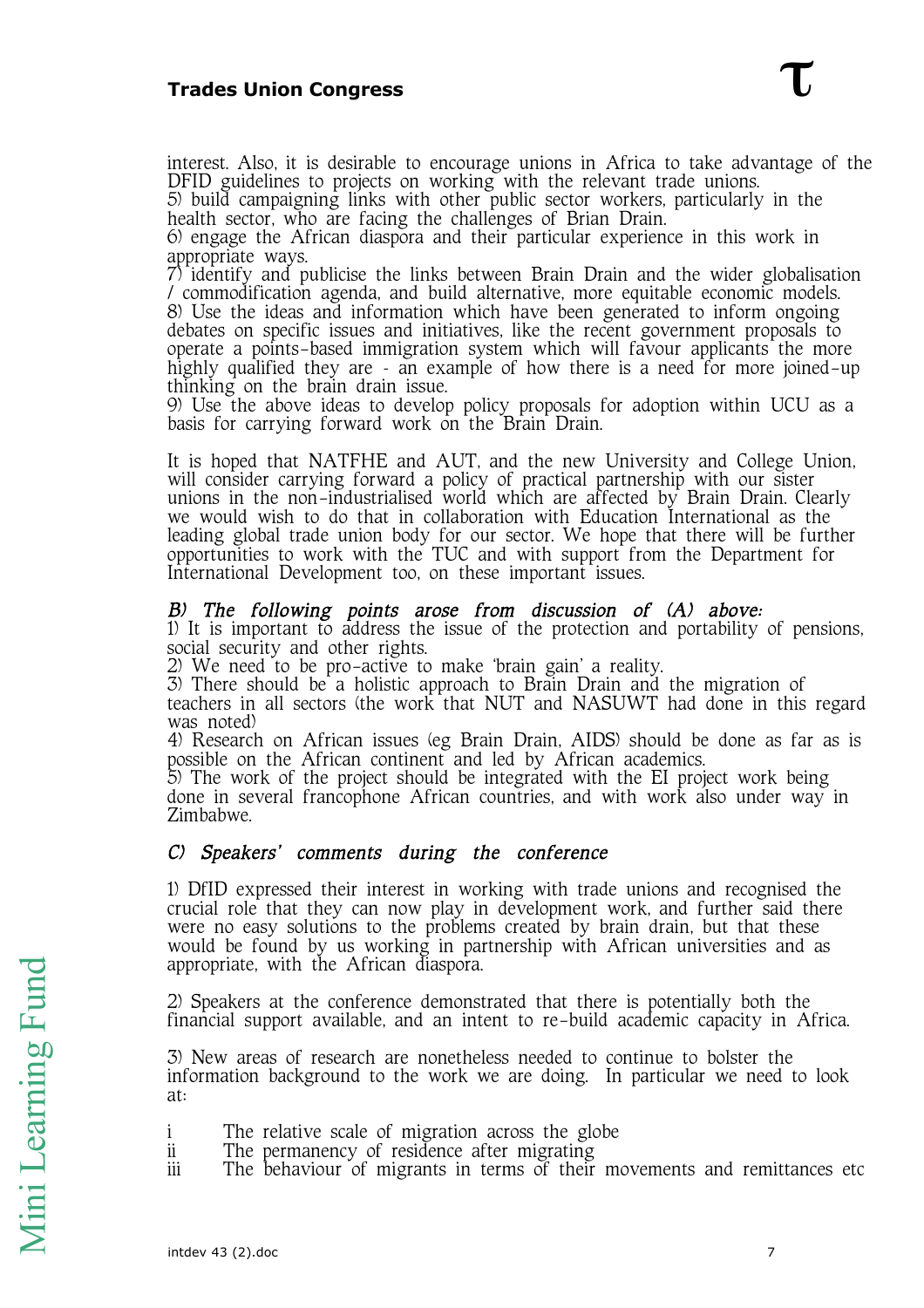# **Trades Union Congress**

4) Furthermore, we need to look more at the push factors, particularly in relation to capacity building, to promote development issues, for example by channelling remittances and recognise the emergence of a global market for academics.

5) Another theme was the similarities and differences between the healthcare and education 'brain drain'. Hence there is a need to maintain a dialogue with UK sister unions in schools and health.

6) There is a clear need for the brain drain project to be a genuine partnership with African HE unions/academics. It is important to include non-Anglophone Africa and EI will be crucial in facilitating this dialogue.

7) A further point was made that as trade unions we need to shift the debate so that academics and education are seen as a social good rather than an economic commodity.

8) Any policy suggestions must also be sensitive to the UK domestic context (e.g. implications for equality and diversity agendas).

9) The potential key role of the UK-based African academic diaspora in formulating responses to the brain drain was recognised. It was clear that members of AUT/NATFHE present at the conference wish to organise a network for the African members' diaspora within UCU *(see item D)* , and if this is set up we should consider assisting it to engage these members with local associations/branches. In this regard there is also a clear issue of the invisibility of many African academics in the UK who have taken the route (in Chris Gwatidzo's words) of "brains to drains". There could also be closer working with existing disapora organizations (e.g. AFFORD).

10) It is clear that are a number of useful initiatives out there (ACU/AAU 'Renewing the African University', DfiD/ACU HE Links schemes) but we need to make sure that trade unions and ordinary academics are more involved in the process. Both DfID and ACU said they were keen to hear our views on funding and capacity-building and we should follow this up.

11) Continue the union's work – through EI – on the challenging the macro international framework (GATS etc). But also the need for practical ideas and outcomes (scholarship schemes, ICT, more funding for link schemes etc).

12) Solutions: there was a wide range of proposals about how to tackle the impacts of brain drain. Here are some of them from all the contributors:

- \* Developing partnership programmes with African institutions/academics.
- Link programmes between university departments,  $UK African$
- Sabbatical exchanges of staff and students
- Scholarship schemes
- Sharing of IT resources and arranging access to on-line libraries
- Providing assistance in publishing including joint publications
- Promoting diaspora and other academic networks
- \* Supporting and encouraging trade union organisation in Africa
- \* Developing a code of ethical recruitment in the UK
- Working on return packages with particular respect to pensions and social security.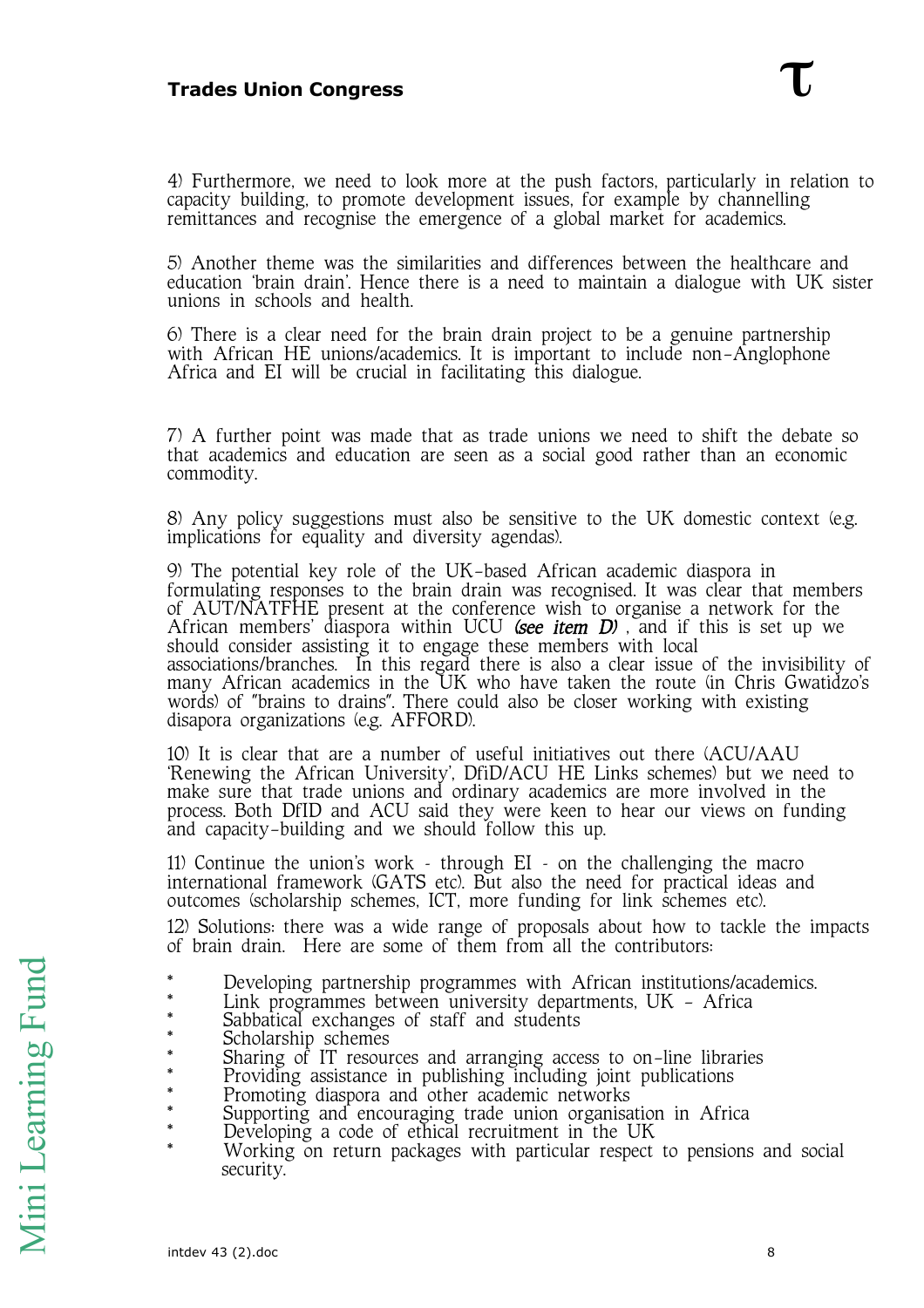#### D. Statement by African union representatives at the conference

A statement was drafted by a group of AUT / NATFHE members from Africa present at the conference and it was agreed that it would be included in the reports both to TUC and DFID and to the AUT and NATFHE and the successor union UCU.

(text to follow)

#### E. impact of the Project: ongoing work

The Project, and in particular the concluding conference and the media coverage it attracted, has significantly raised the profile and awareness in NATFHE and the AUT of brain drain and the need for action, which in particular proceeds on the basis of partnership with African academics and their unions and with Education International. Seventy-one people attended the conference itself but a number of those present had networked with other members beforehand or would do so afterwards, to carry forward ideas for policy, into NATFHE, the AUT and, after 1 June, the new merged union UCU.

One specific outcome is continued cooperation between the organising unions and colleagues in Zimbabwe, together with academic links between UK and Zimbabwean universities, which are likely to strengthen the voice of academics in southern Africa regarding the effects of brain drain in the region.

The conference generated considerable media interest including features and news items on the BBC World Service with an estimated audience of 100 million worldwide; the national and educational press, and ethnic minority community media and websites.<br>The conferencewasgiven

extensive coverage bythe BBC World Service:

- Mark Doyle of the World Service described some ofthe coverage on 27 March: "to my astonishment, the editors at Bush House made your conference one of their headlines overnight and mystory has been running very prominently to our 100 million listeners (or thereabouts!) for the past sixhours." This bulletin included comments by one of the conference organisers, Paul Bennett.
- Anotherconference organiser, David Margolis, was interviewed live on the World Service's flagship hourly news programme'On The Hour' as the conference opened.
- Two WorldService journalist also attended the conference and interviewed attendees forthe programmes 'FocusonAfrica' and'Analysis'.

The Financial Timeshaswishes to do anews report of the conference and its proposalsand the THEShasshown interest. Both are being followed up. It is interest. Both are being followed up. It is also hoped that the UK's two main newspapers for the black community, The Voice and New Nation may also follow up initial interest.(The Project had been the subject of a contribution to the Prospect conference on development issues in February).

The conference received advance attention from the online service of The Guardian and from several other online news services including Black Britain, which carried an extensive explanatory piece includingcase studies.

1) Guardian http://education.guardian.co.uk/higher/news/story/0,,1733311,00.html 2) BlackBritain http://www.blackbritain.co.uk/news/details.aspx?i=2073&c=Education&h=University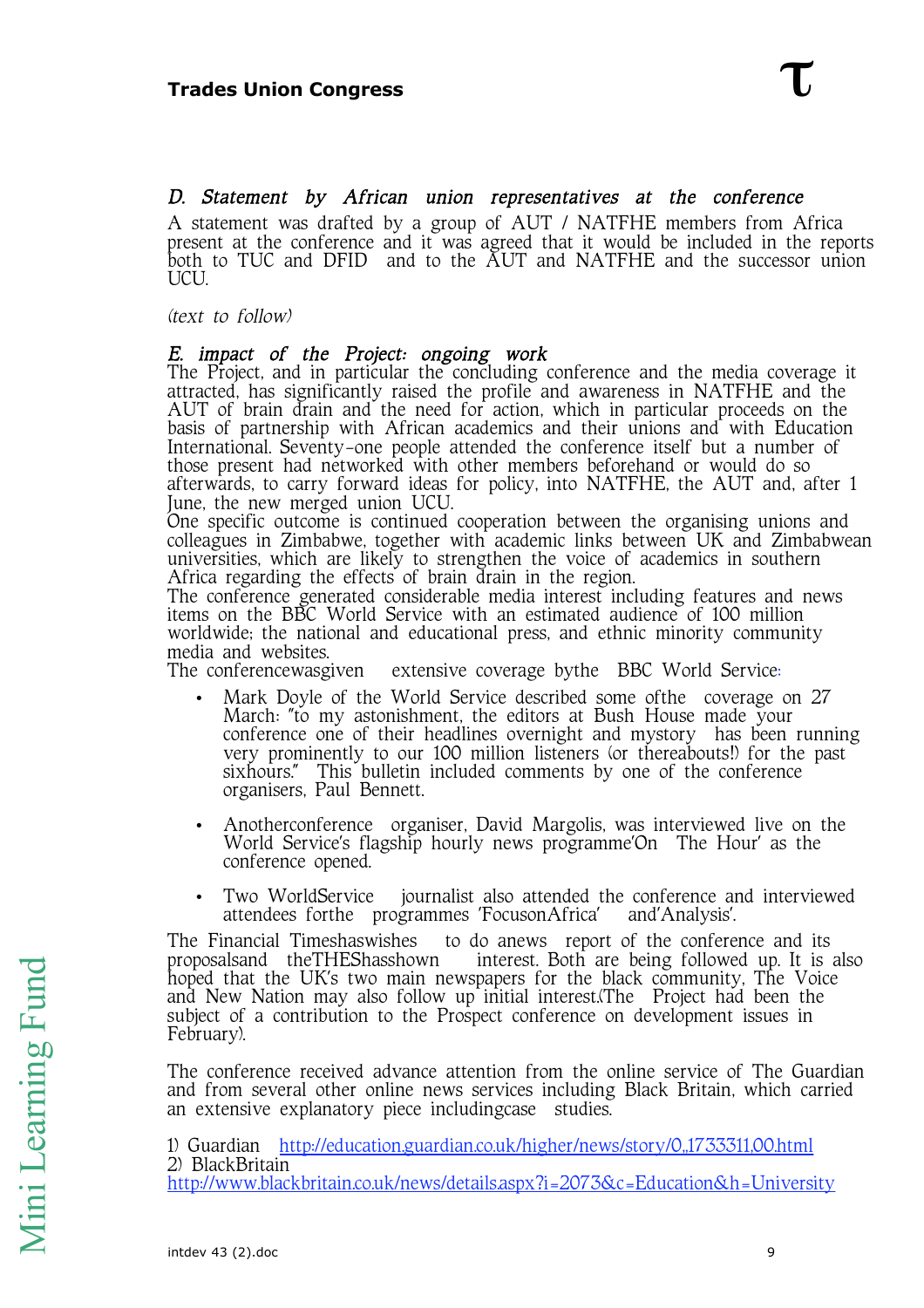# **Trades Union Congress**

3) Politics.co website and bulletins http://www.politics.co.uk/press-releases/natfheafrica%E2%80%99s-brain-drain-britain%E2%80%99s-gain-but-africa%E2%80%99s-<u>pain--\$17070910.htm</u> 4)FE News <u>http://www.fenews.co.uk/newsview.asp?n=1278</u> 5) Interpress news agency 23 March 2006: http://www.ipsnews.net/news.asp?idnews=32596

The conference will be reported at meetings of the British and Irish Group of Teachers' Unions, which represents the twelve teachers' unions in England, Wales, Scotland, Northern Ireland and the Republic of Ireland which are affiliated to Education International, and possible cooperation on further work on teacher migration will be explored. This includes possible work in connection with the planned Commonwealth Teachers' Group Forum meeting in Cape Town in December 2006, which will take place in conjunction with the XVI Commonwealth Education Ministers' Conference. The work on Brain Drain will be carried forward to the World Congress of EI in July 2007, which will set out a work programme for the following three years. Initial thoughts for such work focus on both deepening the existing work in collaboration with African unions, and exploring the impact of Brain Drain in other regions including Latin America, parts of Asia, and Central and Eastern Europe.

BD.2